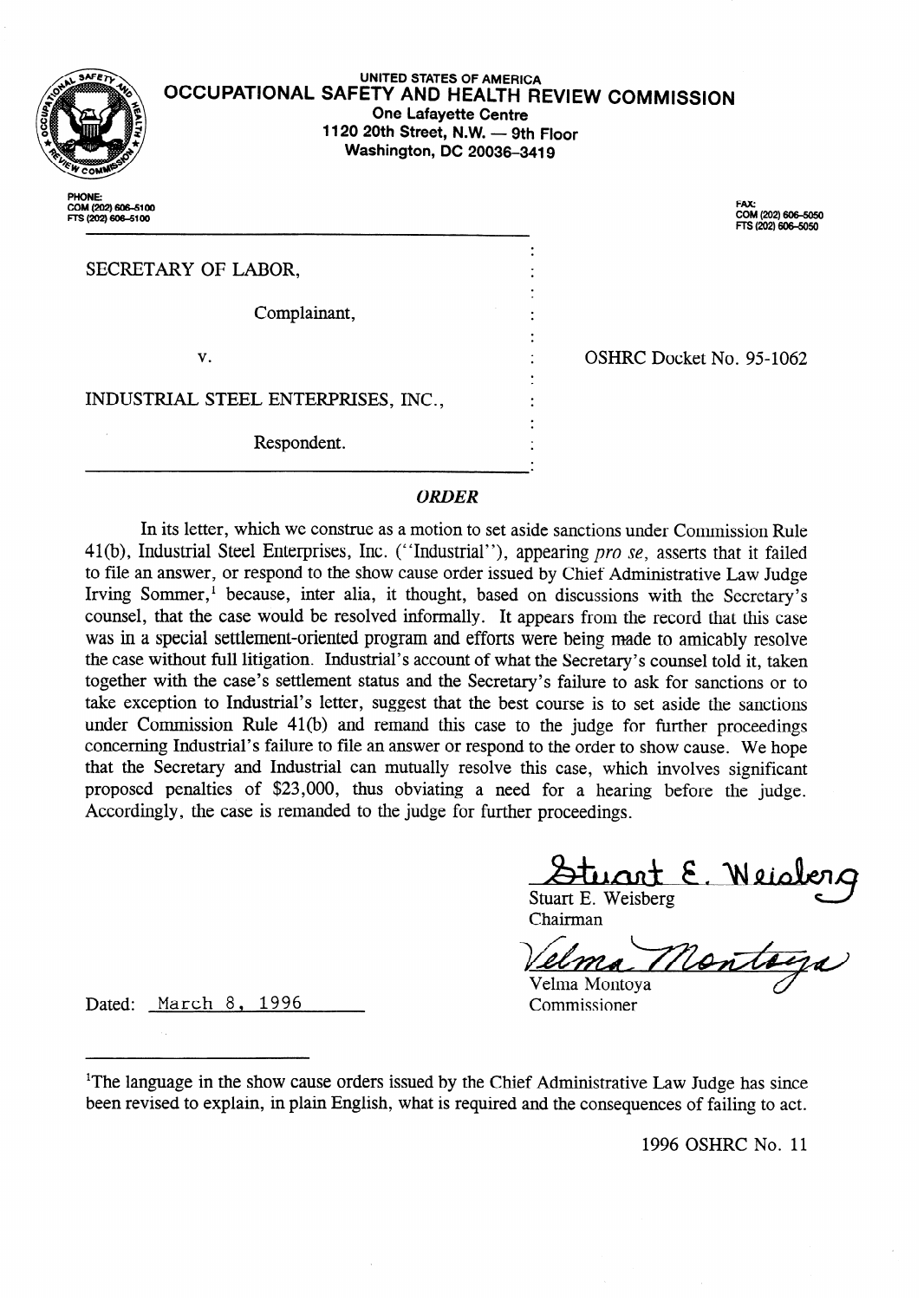

United States of America **OCCUPATIONAL SAFETY AND HEALTH REVIEW COMMISSION** 1120 20th Street, N.W., Ninth Floor Washington, DC 20036-34 19

Office of Phone: (202) 606-5100<br>Executive Secretary Fax: (202) 606-5050 SECRETARY OF LABOR, Complainant,  $\mathbf{v}$ .  $\qquad \qquad$  : . Docket No. 95-1062 INDUSTRIAL STEEL ENTERPRISES, INC., . . Respondent. . .

**NOTICE OF REMAND ORDER** 

The attached Order of Remand by the Occupational Safety and Health Review Commission was issued on March 8. 1996.

FOR THE COMMISSION

Fax:  $(202)$  606-5050

Executive Secretary

 $\sim$ 

March 8. 1996 Date Ray H. Darling, Jr.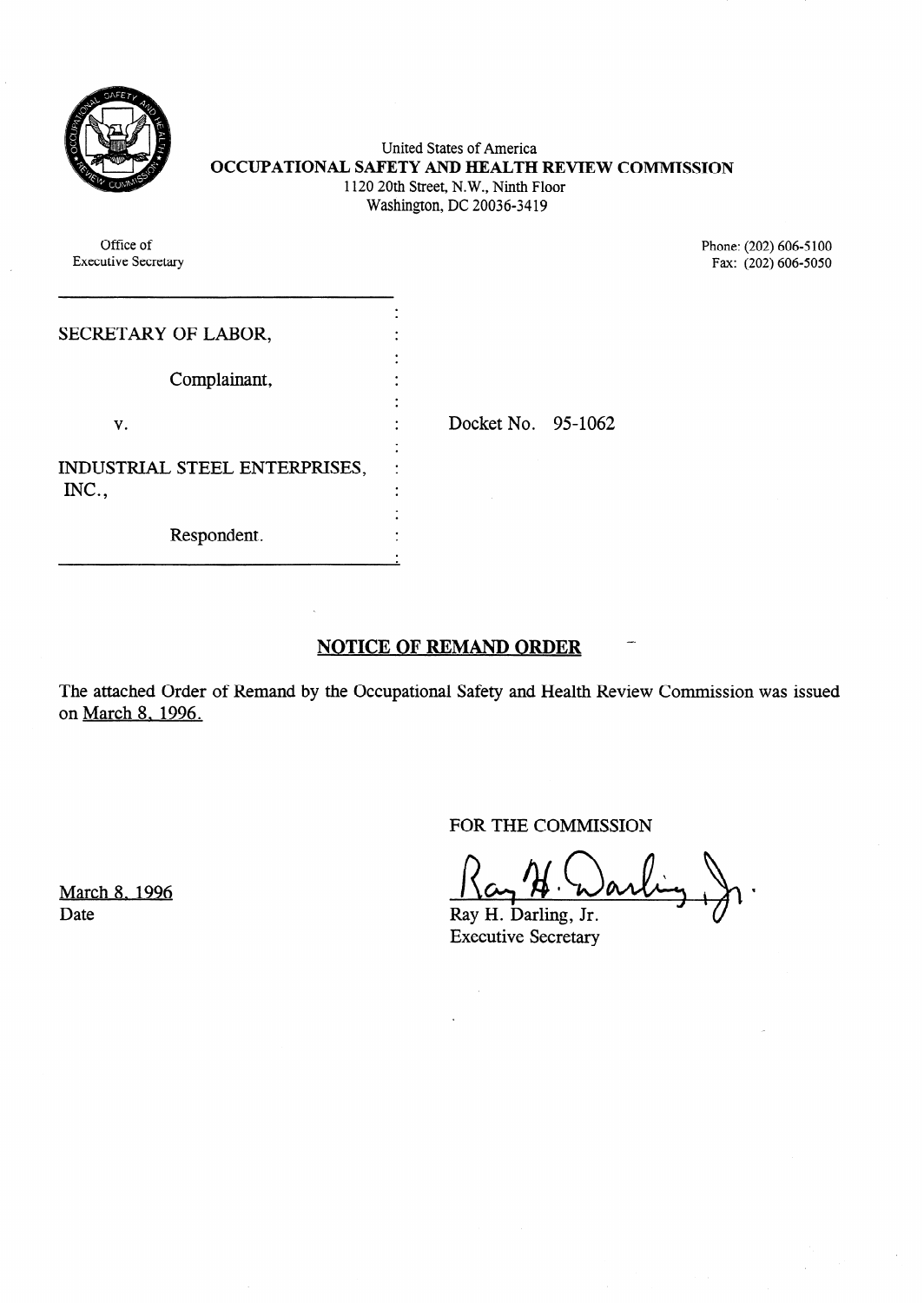## Docket No. 95-1062

## NOTICE IS GIVEN TO THE FOLLOWING:

Daniel J. Mick, Esq. Counsel for Regional Trial Litigation Office of the Solicitor, U.S. DOL Room S4004 200 Constitution Ave., N.W. Washington, D.C. 20210

Patricia Rodenhausen, Esq. Regional Solicitor Office of the Solicitor, U.S. DOL 201 Varick St., Room 707 New York, NY 10014

James J. Meilinger, Jr., President Industrial Steel Enterpises, Inc. 335 Moorestown Drive Bath, PA 18014

Irving Sommer Administrative Law Judge Occupational Safety and Health Review Commission One Lafayette Centre 1120 20th Street, Suite 990 Washington, D.C. 20036-3419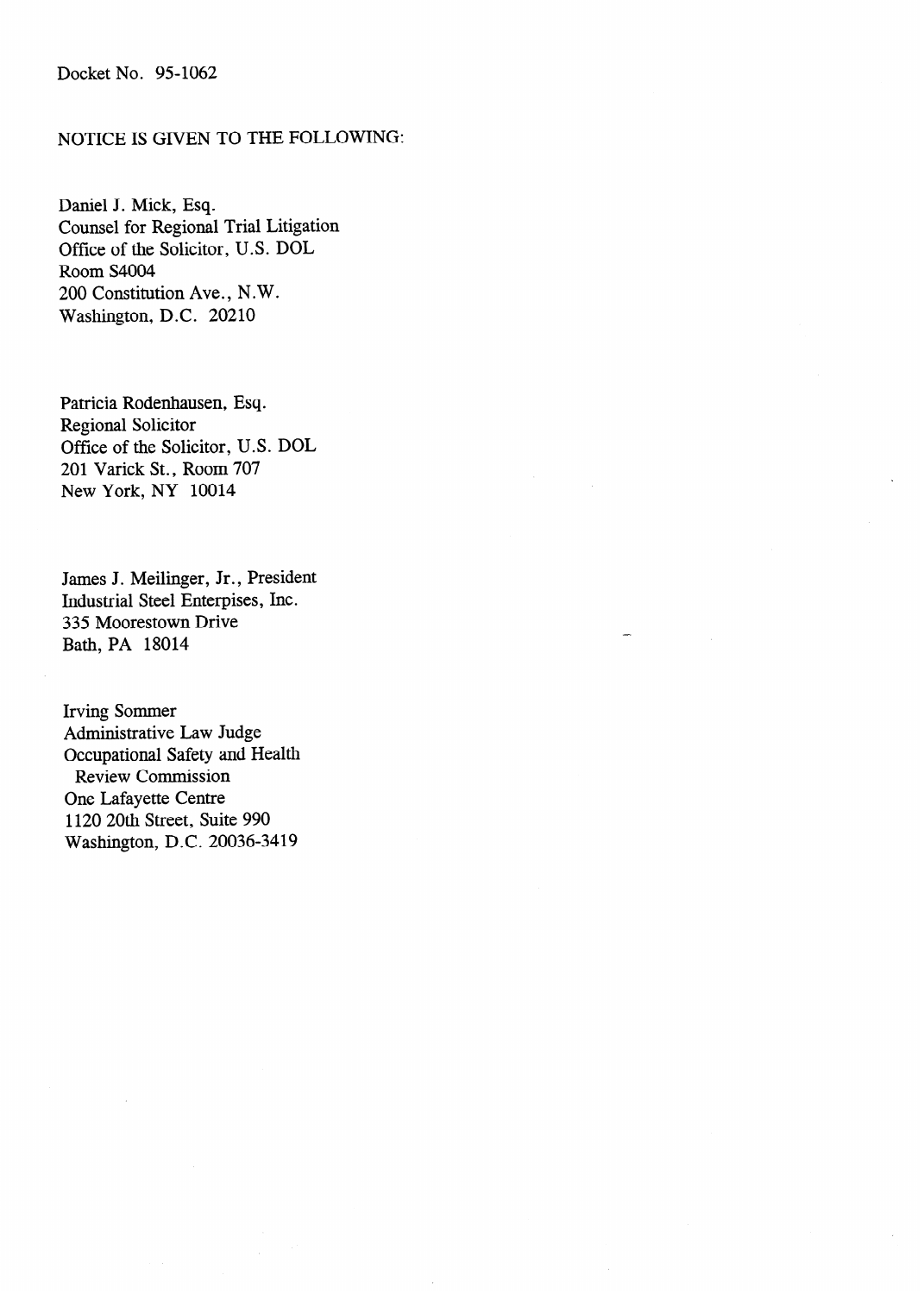

United States of America **OCCUPATIONAL SAFETY AND HEALTH REVIEW COMMISSION**  1120 20th Street, N.W., Ninth Floor Washington, DC 20036-34 19

SECRETARY OF LABOR Complainant, Phone: (202) 606-5050  $F = \frac{1}{2}$ 

v. **INDUSTRIAL STEEL ENTERPRISES, INC.**  Respondent.

 $NO.95 - 1062$ no. 952<br>20

# NOTICE OF DOCKETING<br>OF ADMINISTRATIVE LAW JUDGE'S DECISION

The Administrative Law Judge's Report in the above referenced case was docketed with the Commission on January 19, 1996. The decision of the Judge will become a final order of the Commission on February 20, 1996 unless a Commission member directs review of the decision on or before that date. PARTY DESIRING REVIEW OF THE JUDGE'S DECISION BY THE<br>COMMISSION MUST FILE 4 DETEROM FOR DISCRETION UNIVERSITY! COMMISSION MUST FILE A PETITION FOR DISCRETIONARY RE Any such petition should be received by the Executive Secretary on or before reuruary<br>Commissi  $\overline{u}$  $_{\text{P}}$  1990 in order to permit sulf<br> $_{\text{P}}$  D<sub>11</sub> a 01 20 C E D 2200 01 COMMISSION KUIT 91, 29 C.F.K. 2200.91.  $t$  time for its review. See

All further pleadings or communications regarding this case shall be  $A$ ll  $C$ ssociations regardings or communications regarding the shall behall behall behall behall behall behall behall behall behall behall behall behall behall behall behall behall behall behall behall behall behall beha

> **Executive Secretary** Occupational Safety and Health<br>Review Commission  $1120$  20th St. N.W., Suite 980 Nashington, D.C. 20 1120 20th St. N.W., Suite 980

Petitioning parties shall also mail a copy to:

Daniel J. Mick, Esq.<br>Counsel for Regional Trial Litigation Office of the Solicitor, U.S. DOL Room S4004 200 Constitution Avenue, N.W. Washington, D.C. 20210

 $\overline{\phantom{a}}$ ew is issued by the Com having questions about review rights may contact the Commission's Executive Secretary or call  $(202)$  606-5400.

FOR THE COMMISSION  $Sw/7HLOW$ Ray  $H/D$ arling, Jr. Executive Secretary

Date: January 19, 1996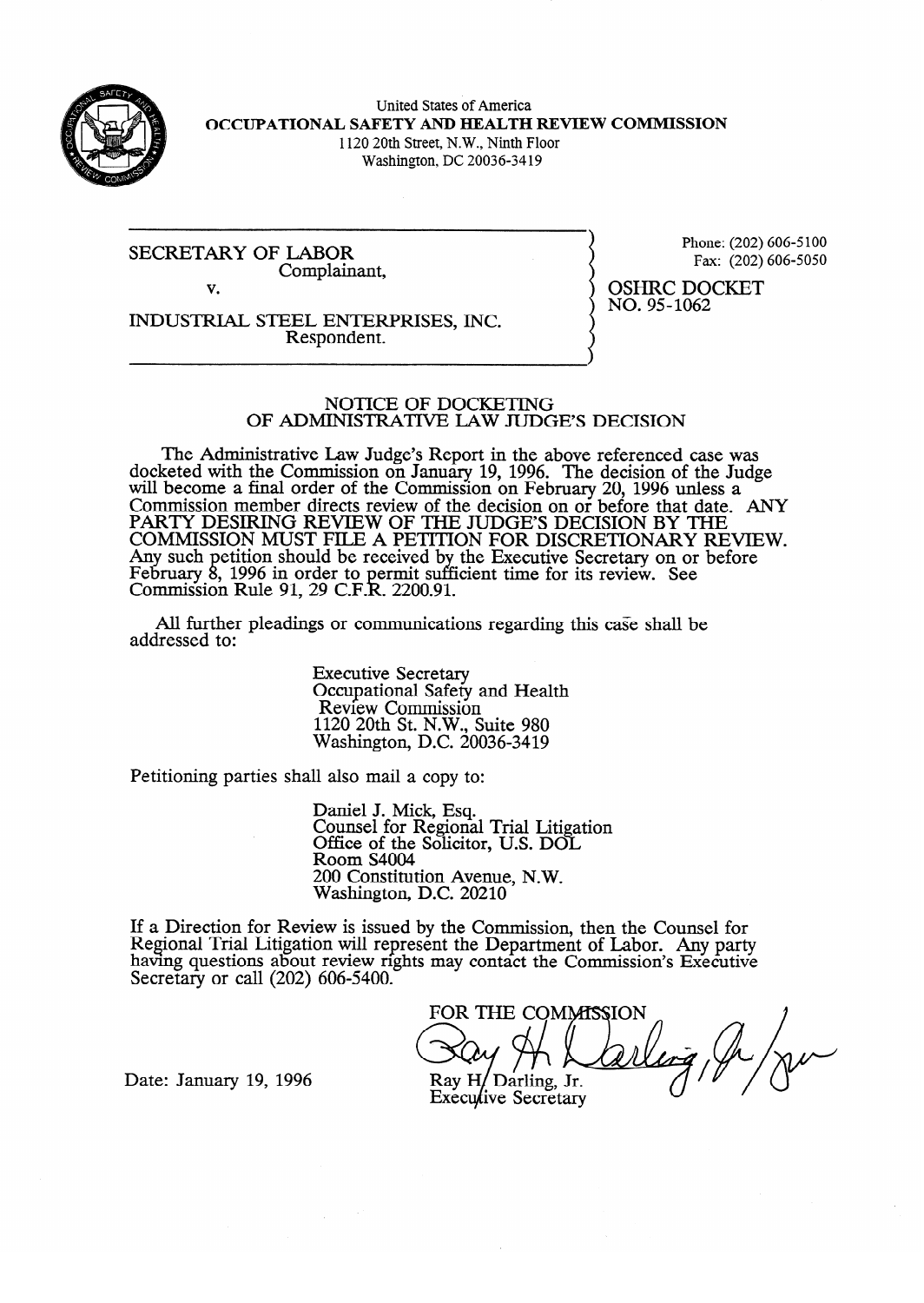# DOCKET NO. 95-1062

# **NOTICE IS GIVEN TO THE FOLLOWING:**

Patricia Rodenhausen, Esq. Regional Solicitor Office of the Solicitor, U.S. DOL 201 Varick, Room 707 New York, NY 10014

Robert W. Parente, Vice-President Industrial Steel Enterprises, Inc. 4100 Freemansburg Avenue Easton, PA 18012

Irving Sommer Chief Administrative Law Judge Occupational Safety and Health Review Commission One Lafayette Centre 1120 20th St. N.W., Suite 990 Washington, DC 20036 3419

## 00109035808 : 02